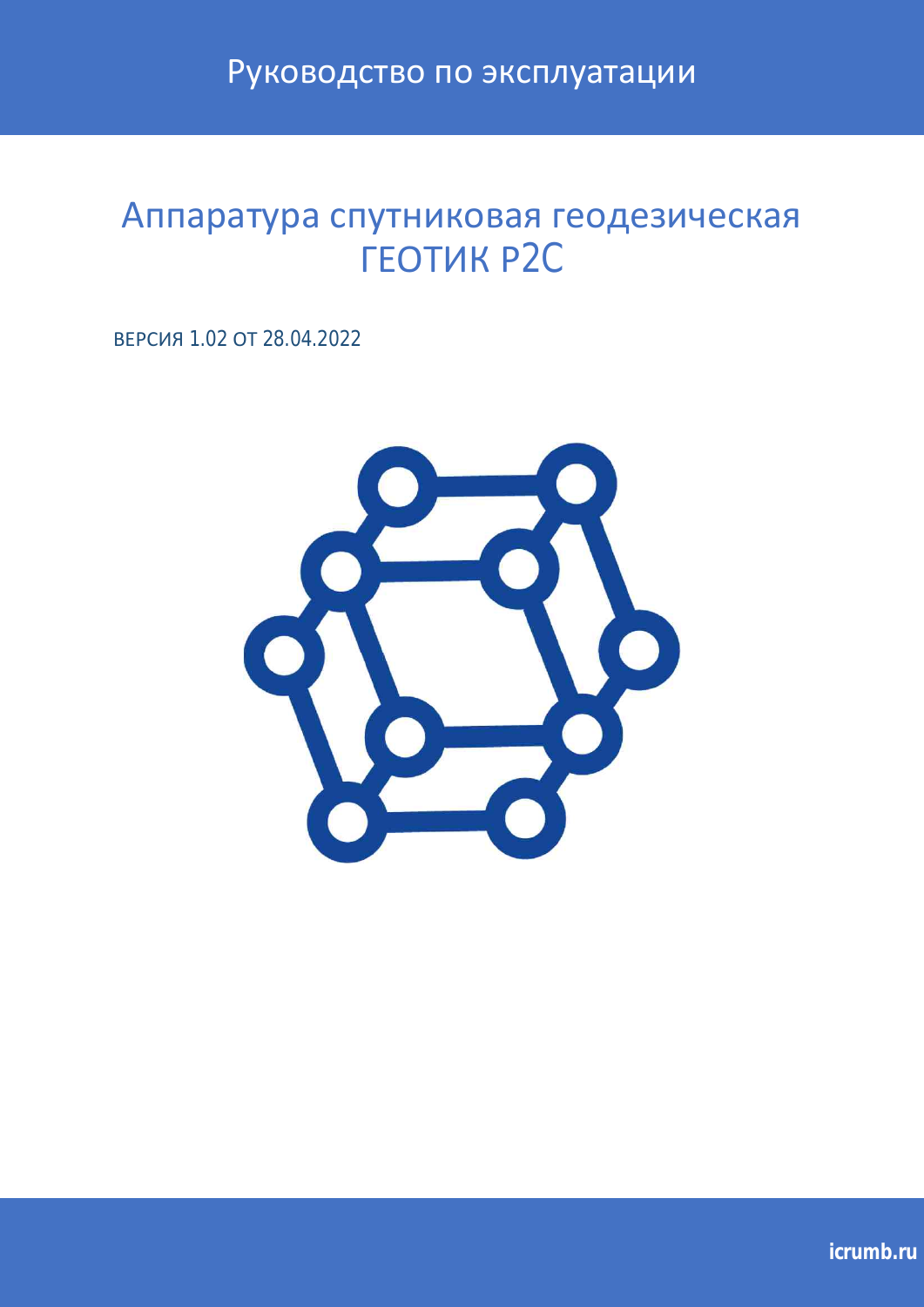#### Оглавление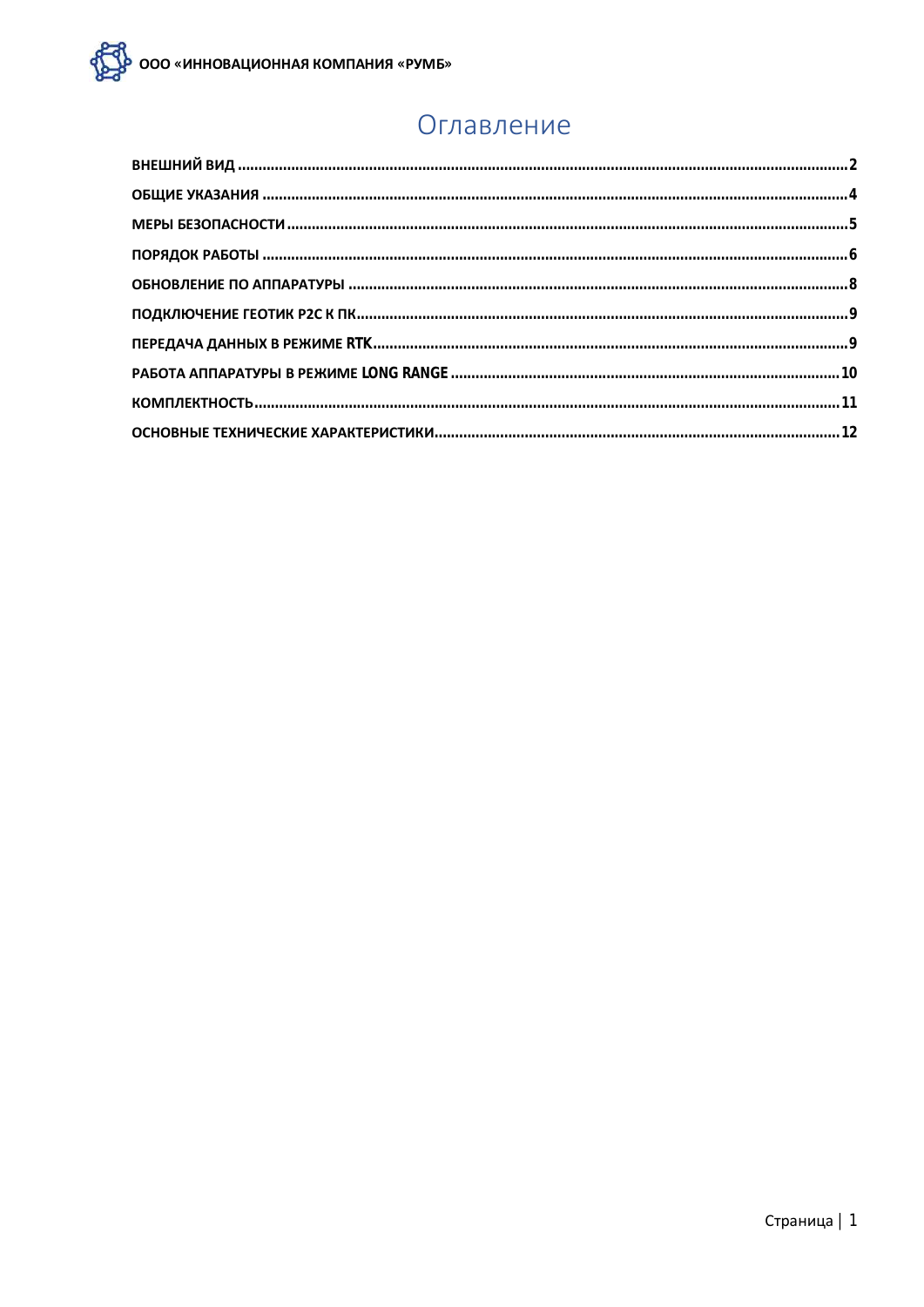# ВНЕШНИЙ ВИД<sup>1</sup>



#### 1 - Кнопка управления:

А) Включение. Держать кнопку нажатой 3 секунды.

Б) Выключение. Держать кнопку нажатой 3 секунды.

В) Режим полета или полное выключение. Держать кнопку нажатой 4-5 секунд.

Г) Сброс. Отключите ГЕОТИК Р2С от источника питания.

2 - Цветовая индикация подачи питания: 5В - красный, 9В - желтый, 12В — зеленый.

3 - Индикация статуса аппаратуры. Мигает, если идет запись данных в аппаратуру. Цвет индикации, означает решение RTK: Красный — автономное, Желтый — плавающее, Зелёный — фиксированное.

4 - Индикация поправок. Мигает зеленым при поступлении поправок в аппаратуру.

5 - Индикация спутников. Мигание зеленым цветом отображает количество принимаемых спутников аппаратурой.

 $^1$  Следите за обновлениями руководства по эксплуатации на сайте  $q$ pxnet.com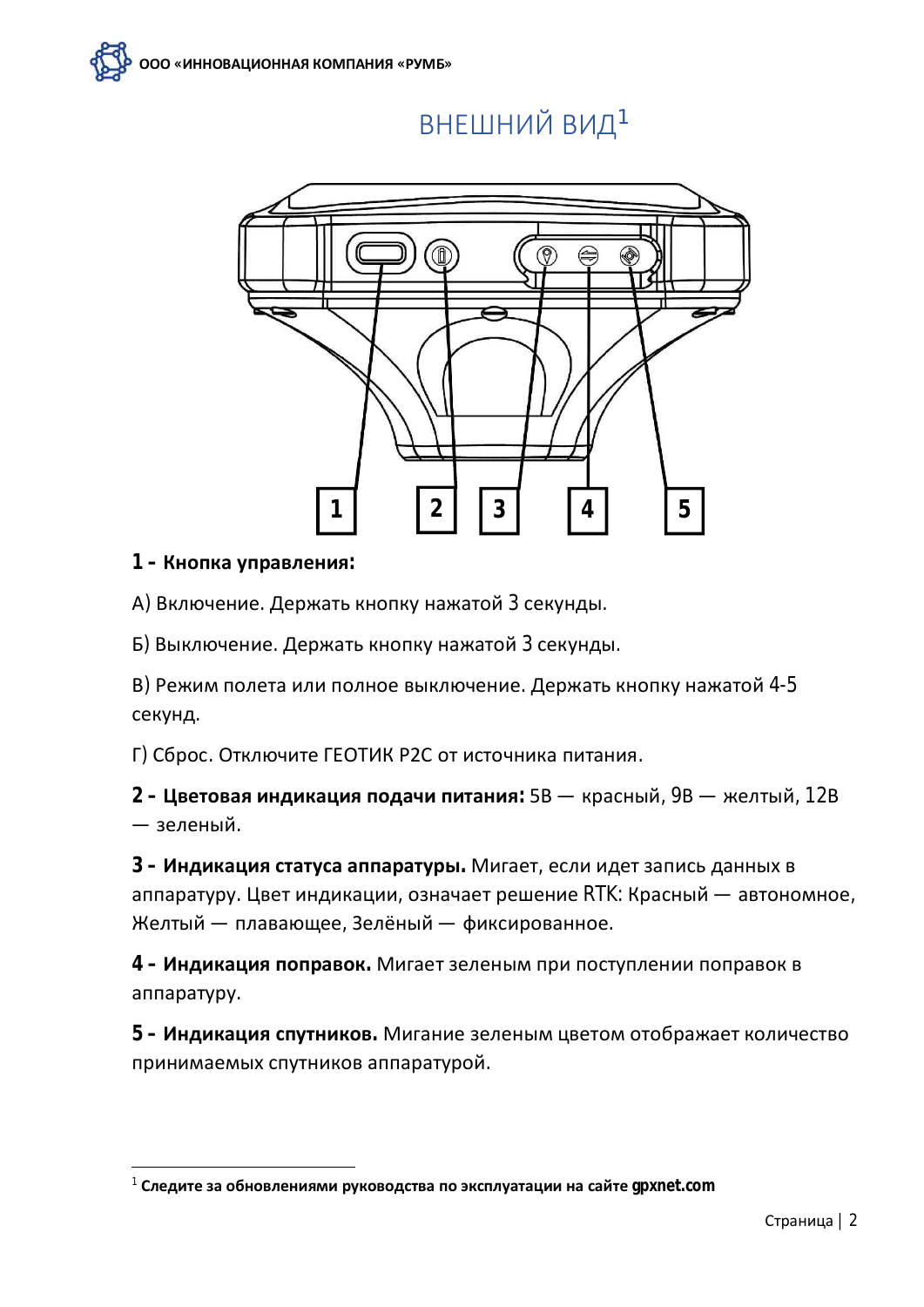

- **6 ʦ̨̨̨̛̛̦̯̖̯̖̬̭̯̖̏̏ 5/8" ̡̛̣̬̖̪̣̖̦̔́́.**
- **7 DC/USB/Ethernet Port.**
- $8 -$  Расположение NFC антенны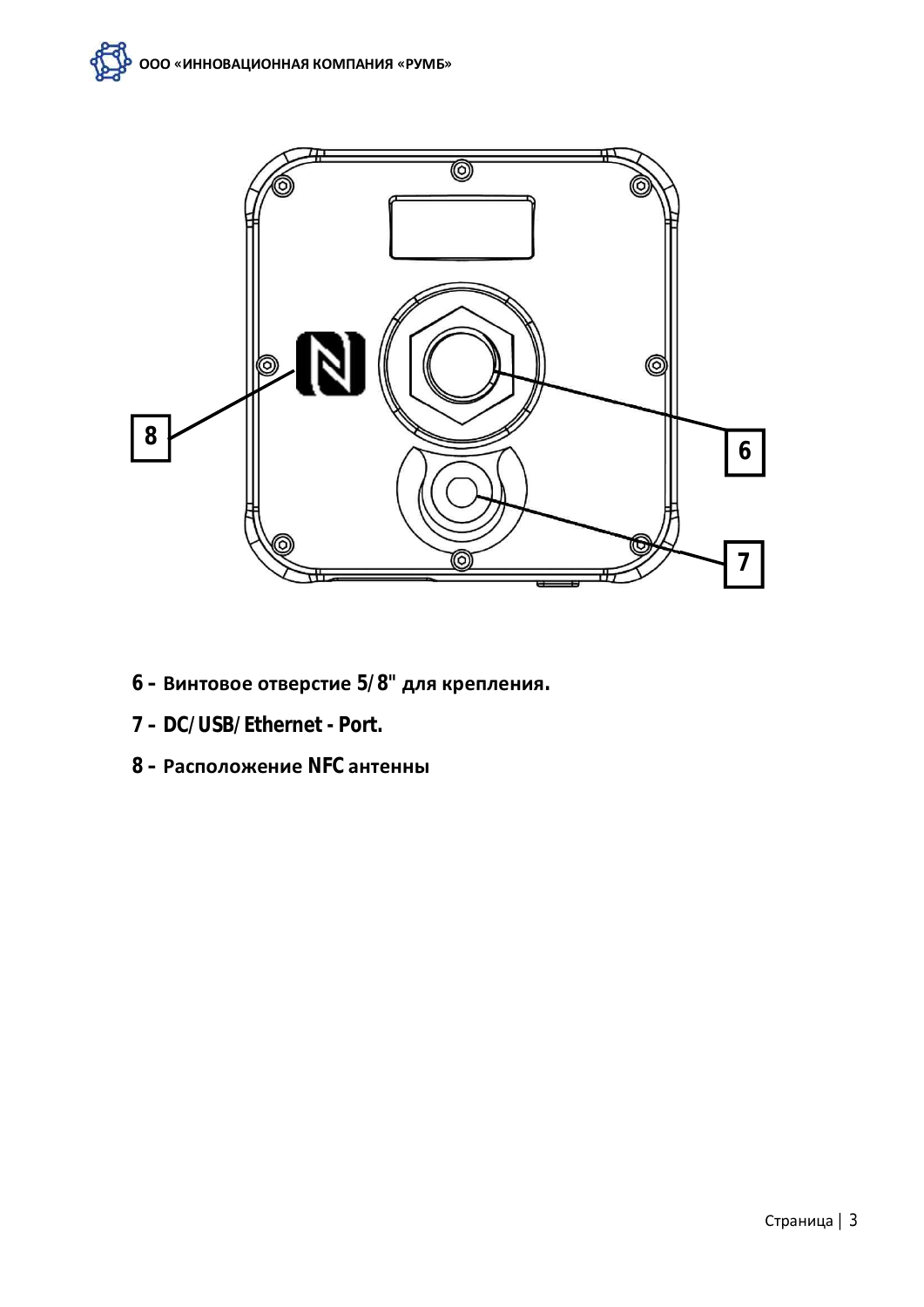# ОБЩИЕ УКАЗАНИЯ

Аппаратура спутниковая геодезическая ГЕОТИК Р2С (далее - Аппаратура, Устройство), предназначенная для проведения кадастровых и землеустроительных работ, инженерно-геодезических изысканий, геодезических работ в строительстве, картографии. Аппаратура является средством измерения, принцип действия которого заключается в измерении времени прохождения сигнала от спутника до приёмной антенны аппаратуры и вычислении значения расстояния до спутника. Для обеспечения высокой точности определения координат Аппаратура должна быть подключена по каналам связи к спутниковой дифференциальной базовой станции или к сервису высокоточного спутникового позиционирования. Основной вид применения устройства - использование в качестве дифференциальной базовой станции. Устройство может принимать и передавать RTCM поправки с помощью беспроводных технологий BLE, EGPRS или по кабелю подключенному в Ethernet. Для подключения по технологии EGPRS используется предустановленный SIM-чип. Помимо него, в устройстве существует слот для установки пользовательской SIM-карты. Установку и замену пользовательской SIM-карты могут осуществлять только авторизованные сервисные центры. Управление Аппаратурой и получение спутниковых измерений осуществляется с помощью мобильного приложения Геофиксатор для Android. Уникальной особенностью модификации 2С является возможность быстрого развертывания с прямым подключением по Ethernet и питанием по технологии POE.

Не следует использовать Аппаратуру рядом с источниками электромагнитных помех: высоковольтными линиями электропередач, бензиновыми двигателями внутреннего сгорания, генераторами переменного тока, трансформаторными станциями, так как они могут приводить к увеличению погрешности при измерениях.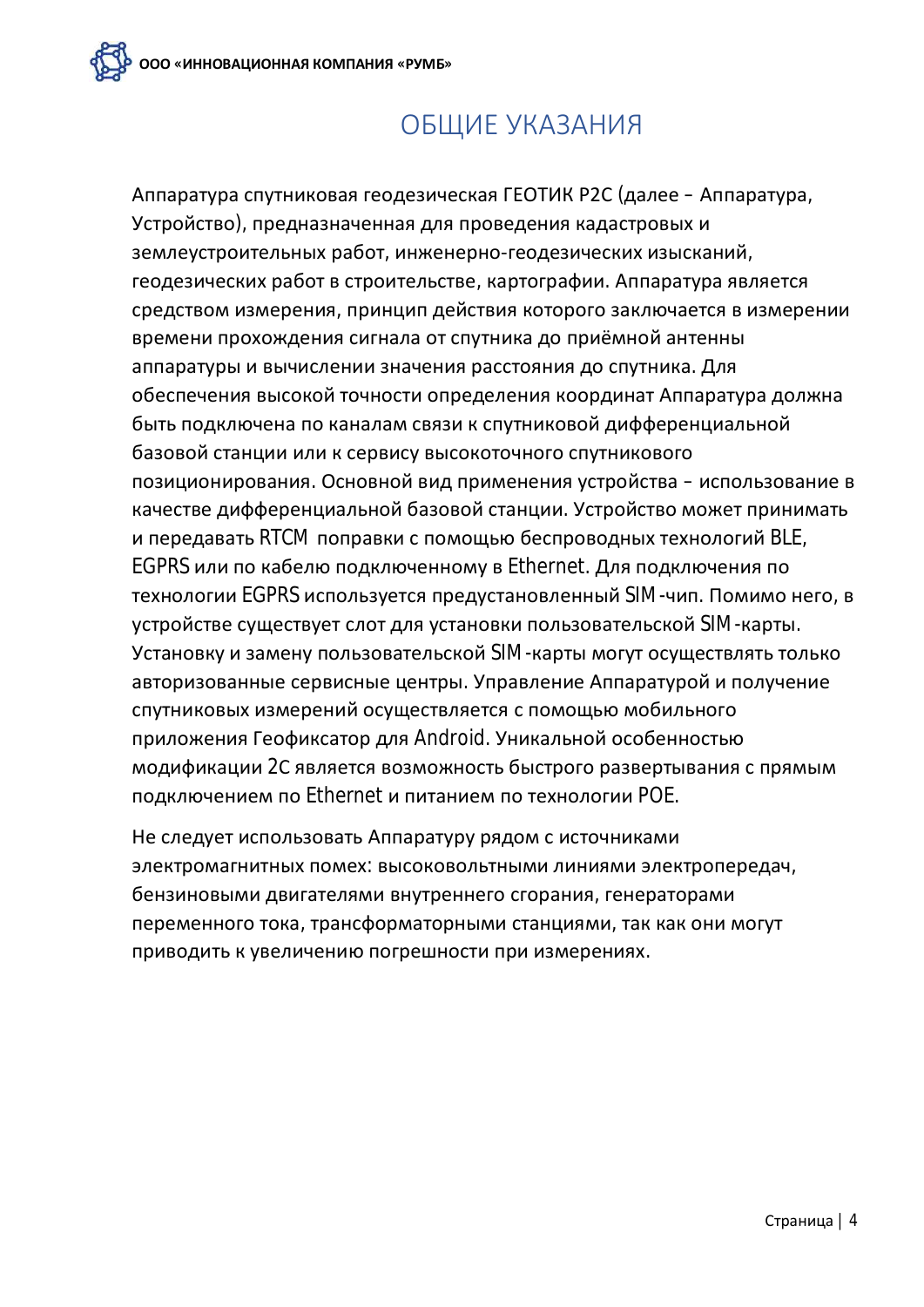

# МЕРЫ БЕЗОПАСНОСТИ

Не используйте Аппаратуру, в случае если она повреждена или имеет признаки неисправности. Не пытайтесь разбирать, диагностировать или ремонтировать Устройство самостоятельно. Ремонт и обслуживание должны осуществлять только квалифицированные специалисты.

Использование инжектора РОЕ или сплиттера РОЕ, не сертифицированного производителем, может вызвать взрыв или пожар, а также привести к травмам или повреждению аппаратуры.

Немедленно выключите инжектор РОЕ из сети, если во время работы корпус ГЕОТИК Р2С перегрелся или появился посторонний запах.

Соблюдайте меры безопасности при работе вблизи линий электропередач, силовых кабелей, электрифицированных железных дорог и других электроустановок. Крайне не рекомендуется проводить работы на открытой местности во время грозы.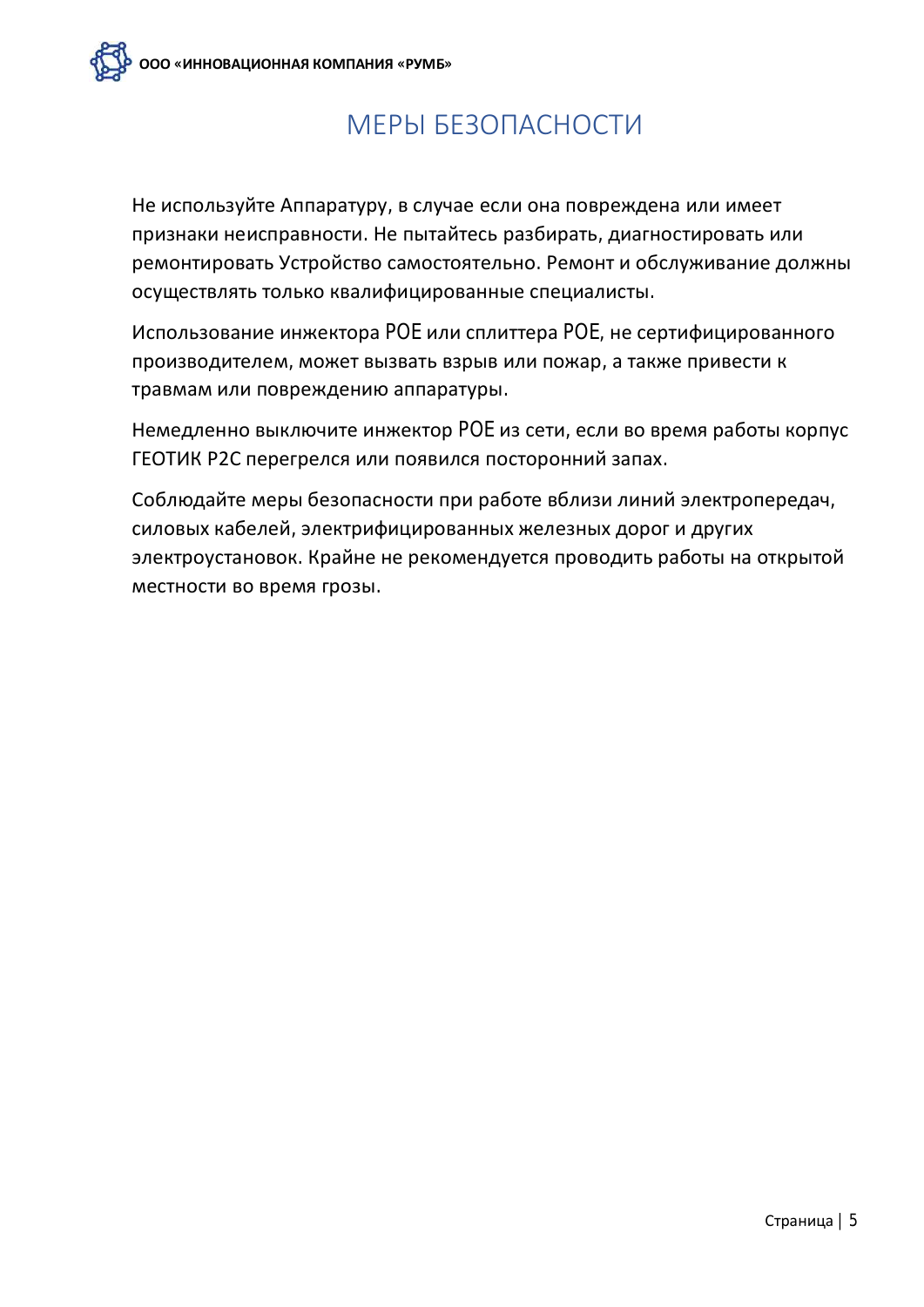

# ПОРЯДОК РАБОТЫ

Удостоверьтесь в наличии всех необходимых для вашей работы составных частей комплекта аппаратуры спутниковой геодезической ГЕОТИК Р2С.

Для работы с аппаратурой и её первичной настройки, подключите к ней внешние устройства, находящиеся в комплекте (при подключении внешних устройств, ГЕОТИК Р2С должен быть выключен):

- $\bullet$  Подключите сплиттер РОЕ к аппаратуре в гнездо Port.
- Подключите патч корд к инжектору POE в гнездо Data & Power Out. Второй
- коннектор патч корда необходимо подключить к сплиттеру РОЕ.
- В гнездо Data in, инжектора РОЕ подключите кабель интернета.
- Подключите инжектор РОЕ к источнику постоянного электрического тока.
- Включите аппаратуру ГЕОТИК Р2С.

Далее следует провести настройку оборудования. В качестве контроллера аппаратуры спутниковой геодезической ГЕОТИК Р2С выступает смартфон на базе операционной системы Android (версии 8.0 и выше) с установленной программой ГЕОФИКСАТОР.

Порядок действий подключения ГЕОТИК Р2С к смартфону:

1 вариант подключения:

- Установите программу Геофиксатор из Google Play Market (или с сервиса GPXNET.COM) на ваше устройство под управлением Android (поддерживаются версии Android 8.0 и выше).
- Включите ГЕОТИК Р2С.
- Включите Bluetooth в настройках вашего смартфона и запустите программу «Геофиксатор».
- Перейдите во вкладку «Приемник» и подтвердите разрешение на включение геолокации.
- Нажмите кнопку «Подключиться». Выберите устройство в появившемся списке. Во время подключения может появиться всплывающее окно с вводом пароля для подключения - 123456 (пароль можно ввести вручную или дождаться автоматического ввода - подождать 5-10 секунд)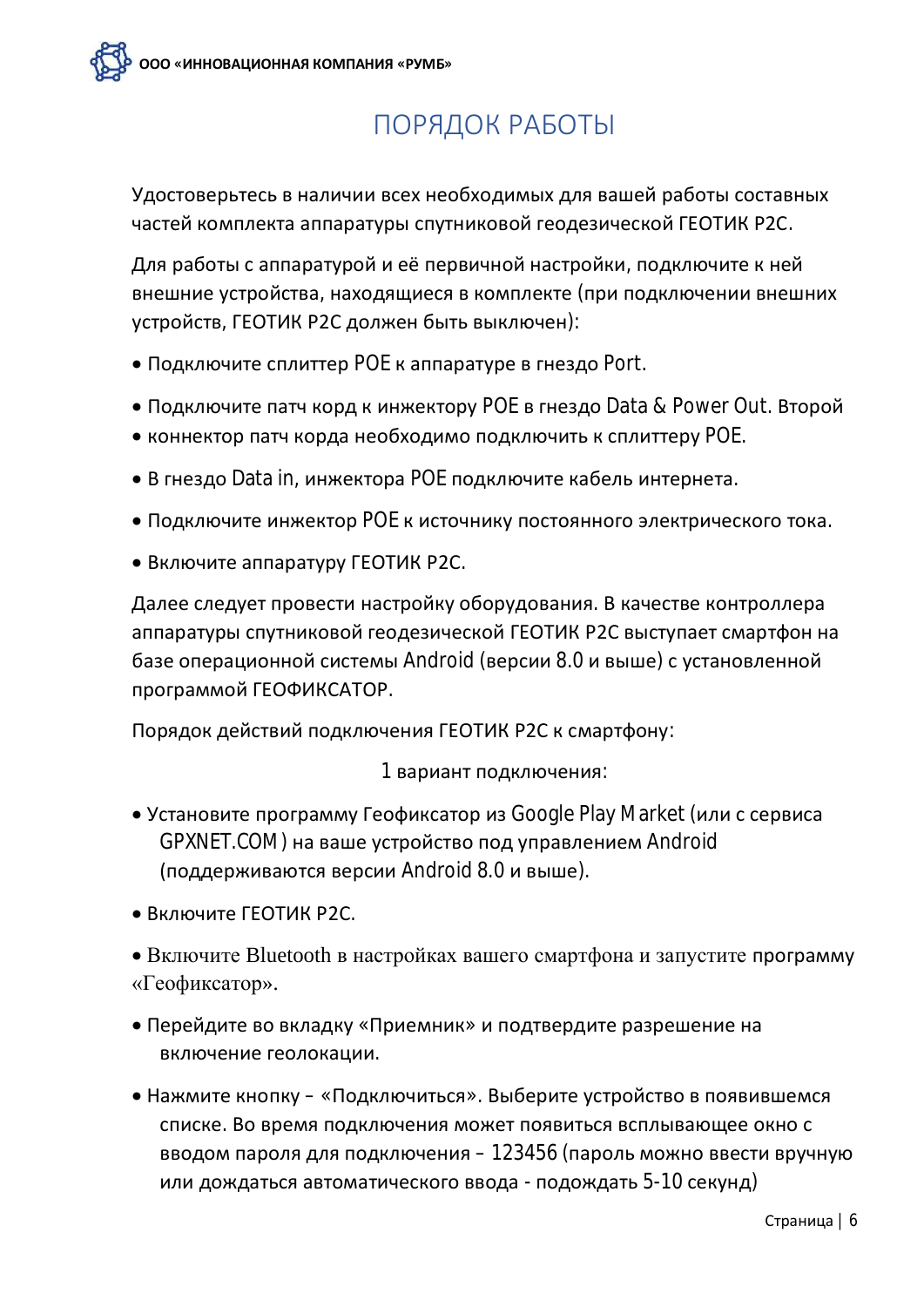- Войдите во вкладку «Кабинет» меню «Настройки Аккаунта».
- Привяжите ваше устройство к аккаунту сервиса gpxnet.com, нажатием кнопки «Зарегистрировать».

2 вариант подключения:

- Установите программу «Геофиксатор» из Google Play Market (или с сервиса GPXNET.COM) на ваше устройство под управлением Android (поддерживаются версии Android 8.0 и выше).
- Включите ГЕОТИК Р2С и запустите и запустите поиск устройств Bluetooth на вашем смартфоне. В появившемся списке выполните подключение к ГЕОТИК Р2С, стандартный пароль для подключения - 123456.
- $\bullet$  Запустите программу «Геофиксатор» на вашем смартфоне.
- В программе Геофиксатор, во вкладке «Приемник» подтвердите разрешение на включение геолокации, затем нажмите кнопку – «Подключить». Выберите устройство в появившемся списке.
- Войдите во вкладку «Кабинет» меню «Настройки Аккаунта».
- Привяжите ваше устройство к аккаунту сервиса qpxnet.com, нажатием кнопки «Зарегистрировать».

3 вариант подключения (NFC):

- Установите программу Геофиксатор из Google Play Market (или с сервиса GPXNET.COM) на ваше устройство под управлением Android (поддерживаются версии Android 8.0 и выше).
- Включите NFC и Bluetooth в настройках вашего смартфона.

• Поднесите NFC смартфона к расположению NFC антенны аппаратуры ГЕОТИК Р2С. Примите соглашение о подключении на экране смартфона. В последующем использовании NFC с аппаратурой ГЕОТИК Р2С, в случае если приложение «Геофиксатор» не запущено – будет выполняться запуск приложения. При запущенном приложении «Геофиксатор», NFC метка будет отвечать за выполнение подключения к устройству ГЕОТИК Р2С.

- Войдите во вкладку «Кабинет» меню «Настройки Аккаунта».
- Привяжите ваше устройство к аккаунту сервиса gpxnet.com, нажатием кнопки «Зарегистрировать».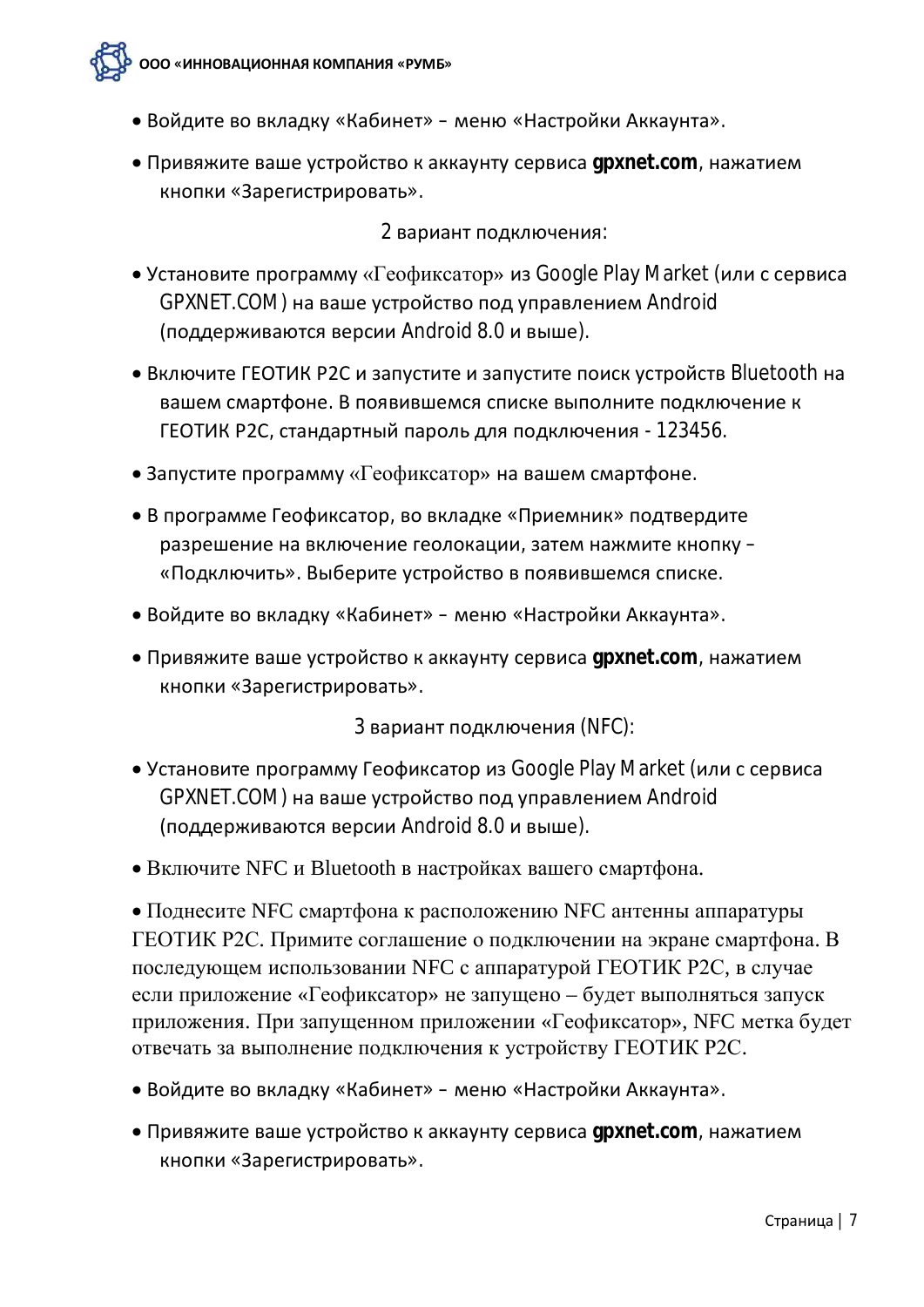Внимание! Выполнение работ и настройка аппаратуры без привязки ГЕОТИК Р2С к аккаунту сервиса *gpxnet.com* невозможна! Регистрация аппаратуры на сервисе также разблокирует вам возможность использования сервиса MULTI-CAST. Помимо этого, для настройки аппаратуры вы также сможете подключаться к ней не только по Bluetooth, но и по  $TCP/IP$ .

Вы также можете отвязать аппаратуру от аккаунта, нажатием кнопки «Отвязать».

После подключения, перейдите во вкладку главного меню «Приемник» -«Настройки». Создайте стиль, который будет соответствовать выполнению дальнейшей работы с оборудованием. После сохранения настроек, вы можете выключить аппаратуру и произвести развертывание ГЕОТИК Р2С в зоне выполнения работ.

### ОБНОВЛЕНИЕ ПО АППАРАТУРЫ

Для обновления прошивки Геотик Р2С, необходимо выполнить следующие действия:

1. Выполните вход в приложение ГЕОФИКСАТОР под своим аккаунтом.

2. Подключитесь к аппаратуре ГЕОТИК Р2С.

3. Зарегистрируйте аппаратуру. Для это перейдите во вкладку "Кабинет" -"Настройки аккаунта" - нажмите кнопку "Зарегистрировать". Пропустите этот шаг, если аппаратура уже привязана к аккаунту.

4. Перейдите во вкладку "Приемник" - "Статус приемника" - нажмите кнопку "Обновить ПО аппаратуры".

5. После завершения обновления, на аппаратуре загорятся три зеленые лампочки. Затем они потухнут на 15-20 секунд. Далее, устройство включится и снова перезагрузится.

Также, на вашем смартфоне или устройстве Android, необходимо удалить старое подключение к аппаратуре в настройках Bluetooth. Далее – выполнить поиск устройств и подключиться к аппаратуре.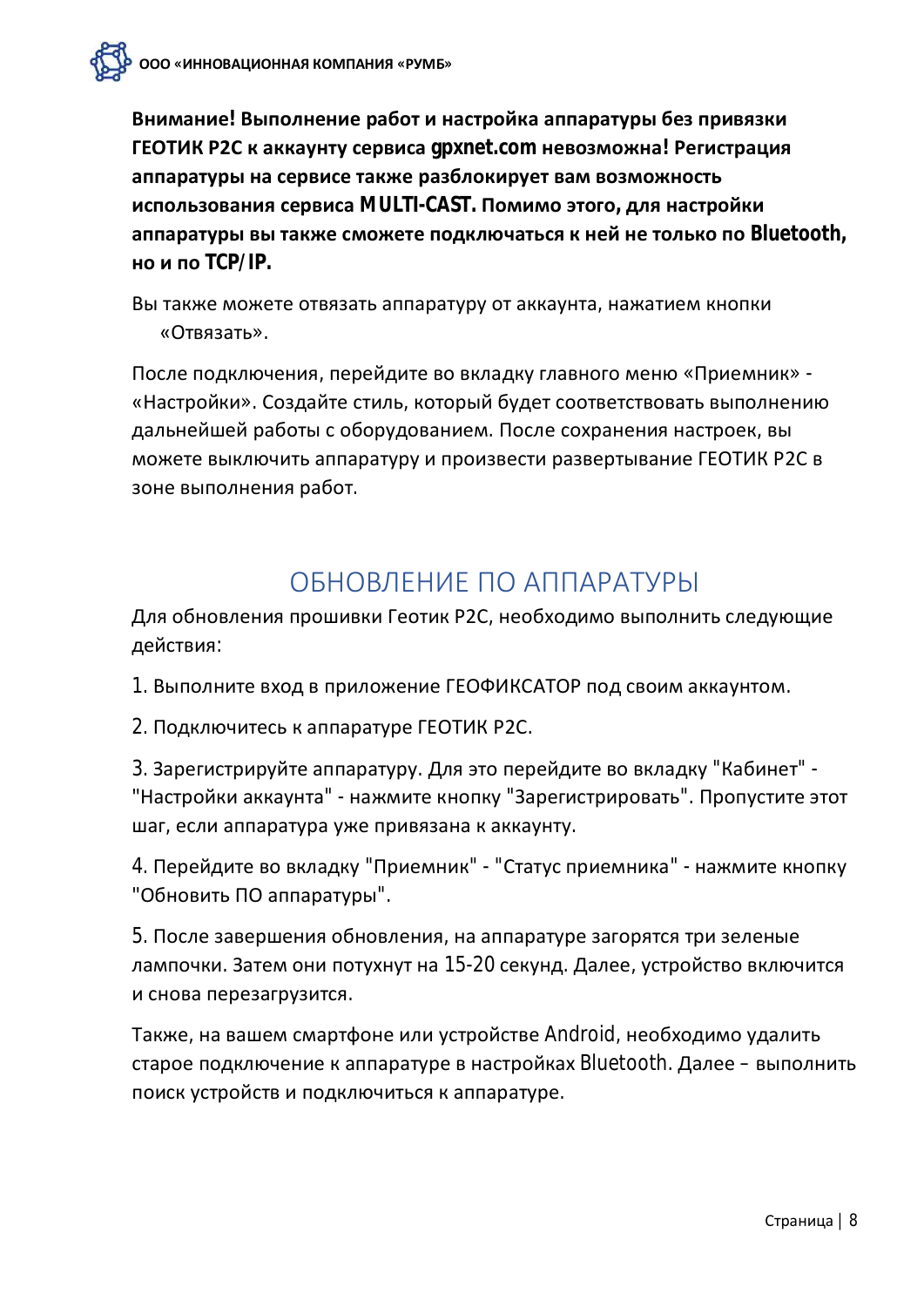### ПОДКЛЮЧЕНИЕ ГЕОТИК Р2С К ПК

Чтобы получить доступ к внутренней памяти устройства, необходимо выполнить следующие действия:

- 1) Подключите аппаратуру к персональному компьютеру при помощи кабеля Usb.
- 2) Включите ГЕОТИК Р2С.

## **ПЕРЕДАЧА ДАННЫХ В РЕЖИМЕ RTK**

Для передачи данных ГЕОТИК Р2С может использовать следующие возможности:

- 1) Выход Ethernet аппаратуры.
- 2) Встроенный в аппаратуру Sim-чип. Использование данной функции возможно только после регистрации аппаратуры на сервисе gpxnet.com. Пополнение счёта Sim-чипа происходит на портале gpxnet.com.
- 3) Собственную активированную Sim карту. Установку Sim карты в аппаратуру необходимо проводить в специализированном сервисном центре (не пытайтесь сделать это самостоятельно, так как велик риск повредить аппаратуру).

Настройка выбора режима передачи данных происходит в приложении ГЕОФИКСАТОР для операционной системы Android.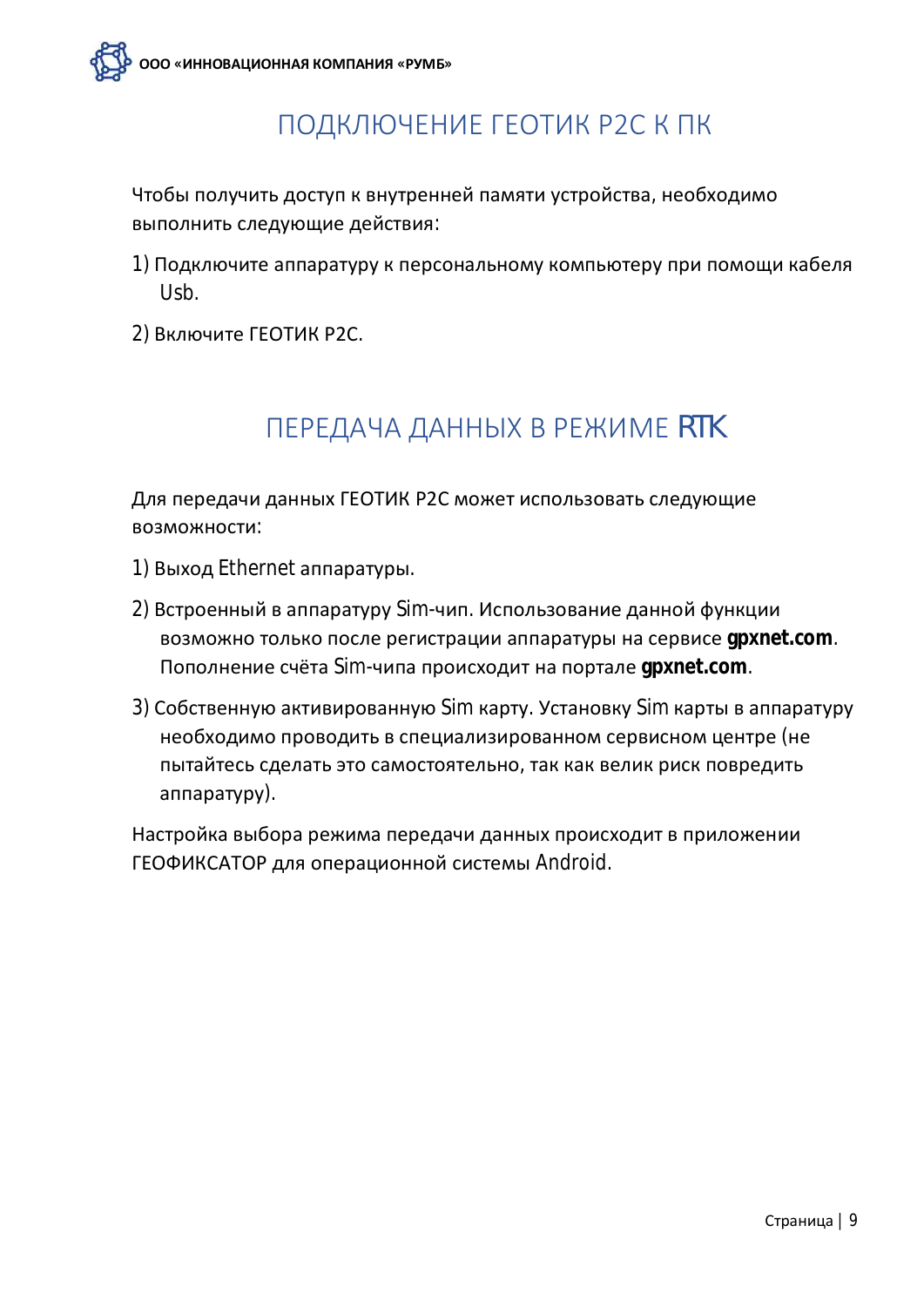# РАБОТА АППАРАТУРЫ В РЕЖИМЕ LONG RANGE

Технология BLE Long Range позволяет соединять два и более комплекта аппаратуры спутниковой геодезической ГЕОТИК посредством BLE Long Range (Bluetooth) для работы в RTK режиме. При этом, один комплект выступает в качестве Базовой станции для отправки дифференциальных поправок, а остальные выступают в качестве мобильных Роверов.

#### **ВАЖНО! ПРИ РАБОТЕ В РЕЖИМЕ BLE LONG RANGE, КОМПЛЕКТЫ** АППАРАТУРЫ ДОЛЖНЫ БЫТЬ ЗАРЕГЕСТРИРОВАННЫ НА АККАУНТ, КОТОРЫЙ БУДЕТ ИСПОЛЬЗОВАТЬСЯ ДЛЯ ПРОВЕДЕНИЯ РАБОТ.

В режимах «**Ровер** + **База**», BLE Long Range можно активировать лишь в одном из режиме - Ровер (для приема дифференциальных поправок) или База (для отправки дифференциальных поправок). При этом, так как вы будете подключены к сети базовых станций, при получении фиксированных координат, вы можете установить точные координаты Базы посредством метода Автоматического получения координат в настройках аппаратуры.

В случае полного отсутствия интернета в месте проведения работ существует несколько вариантов дальнейших действий:

1) Установка одного комплекта аппаратуры на местоположение известного геодезического пункта и выполнение дальнейшей работы с подключением по BLE Long Range.

2) Съемка двух точек в режиме STATIC. Полученные результаты одной из них, записанных в базе данных точек, можно установить в качестве координат Базы для использования функционала BLE Long Range. Второй комплект аппаратуры, необходимо подключить к полученной Базе, посредством выбора появившейся строки, после активации BLE Long Range в настройках аппаратуры. После выполнения работ, необходимо сделать уравнивание сети при обработке файлов Rinex, полученных в результате записи точек в режиме STATIC. При этом, вы сможете выровнять точки, полученные в результате работы в RTK по подключению с BLE Long Range.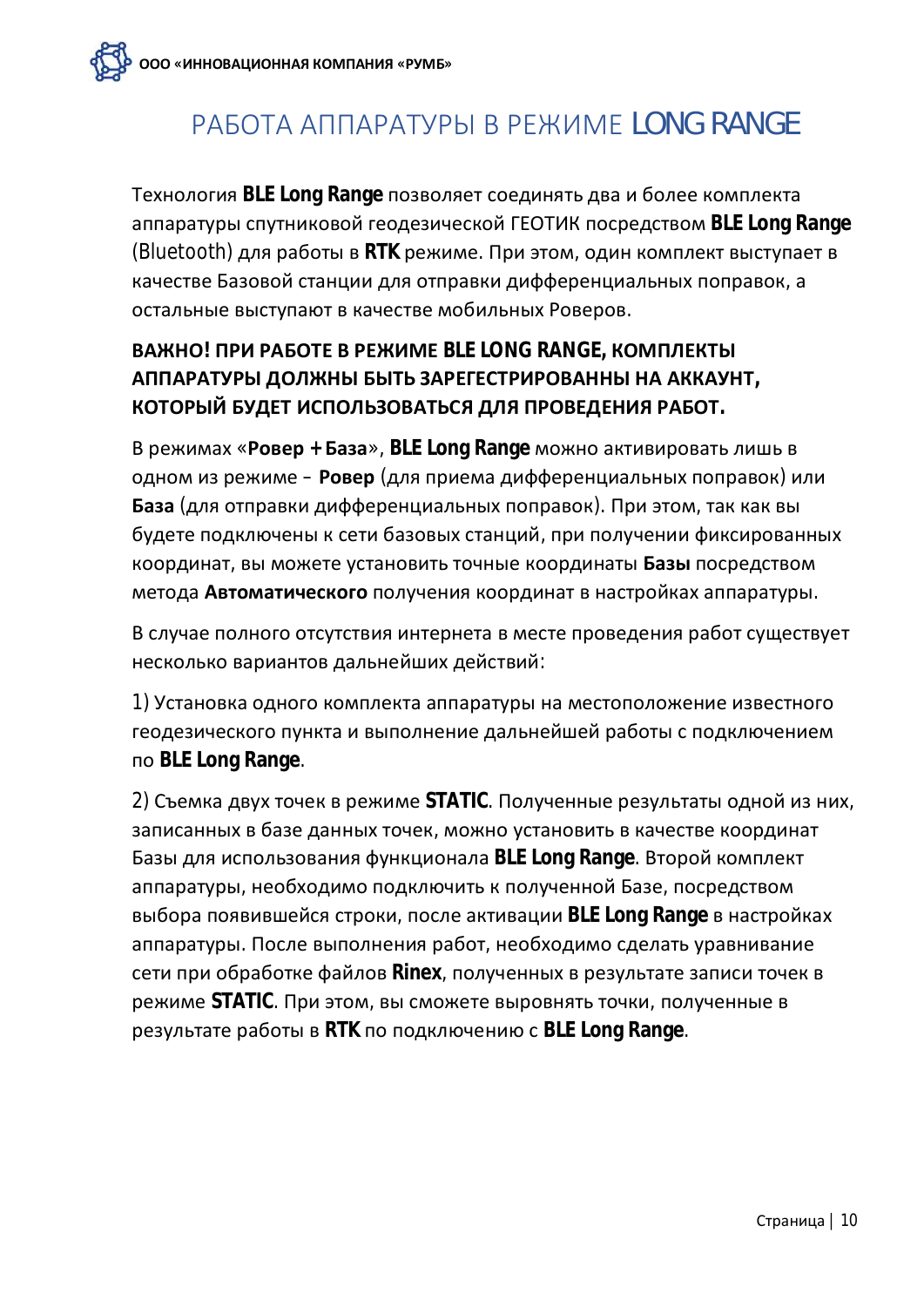

### КОМПЛЕКТНОСТЬ

| Наименование и обозначение составной части                                   | Количество, шт.                             |
|------------------------------------------------------------------------------|---------------------------------------------|
| Аппаратура геодезическая спутниковая многочастотная<br>ГЕОТИК Р2С в составе: | 1 комплект                                  |
| - аппаратура ГЕОТИК Р2С                                                      | - аппаратура<br><b>FEOTUK P2C</b>           |
| - инжектор РОЕ                                                               | - инжектор РОЕ                              |
| - сплиттер РОЕ                                                               | - сплиттер РОЕ                              |
| - патч корд                                                                  | - патч корд                                 |
| - упаковка                                                                   | - упаковка                                  |
| - нейлоновая стяжка                                                          | - нейлоновая<br>стяжка                      |
| Эксплуатационные документы в составе:                                        | Эксплуатационные<br>документы в<br>составе: |
| - гарантийный талон                                                          | - гарантийный<br>талон                      |
| - руководство по эксплуатации                                                | - руководство по<br>эксплуатации            |
| Приобретаются отдельно:                                                      |                                             |
| - комплект ЗИП                                                               |                                             |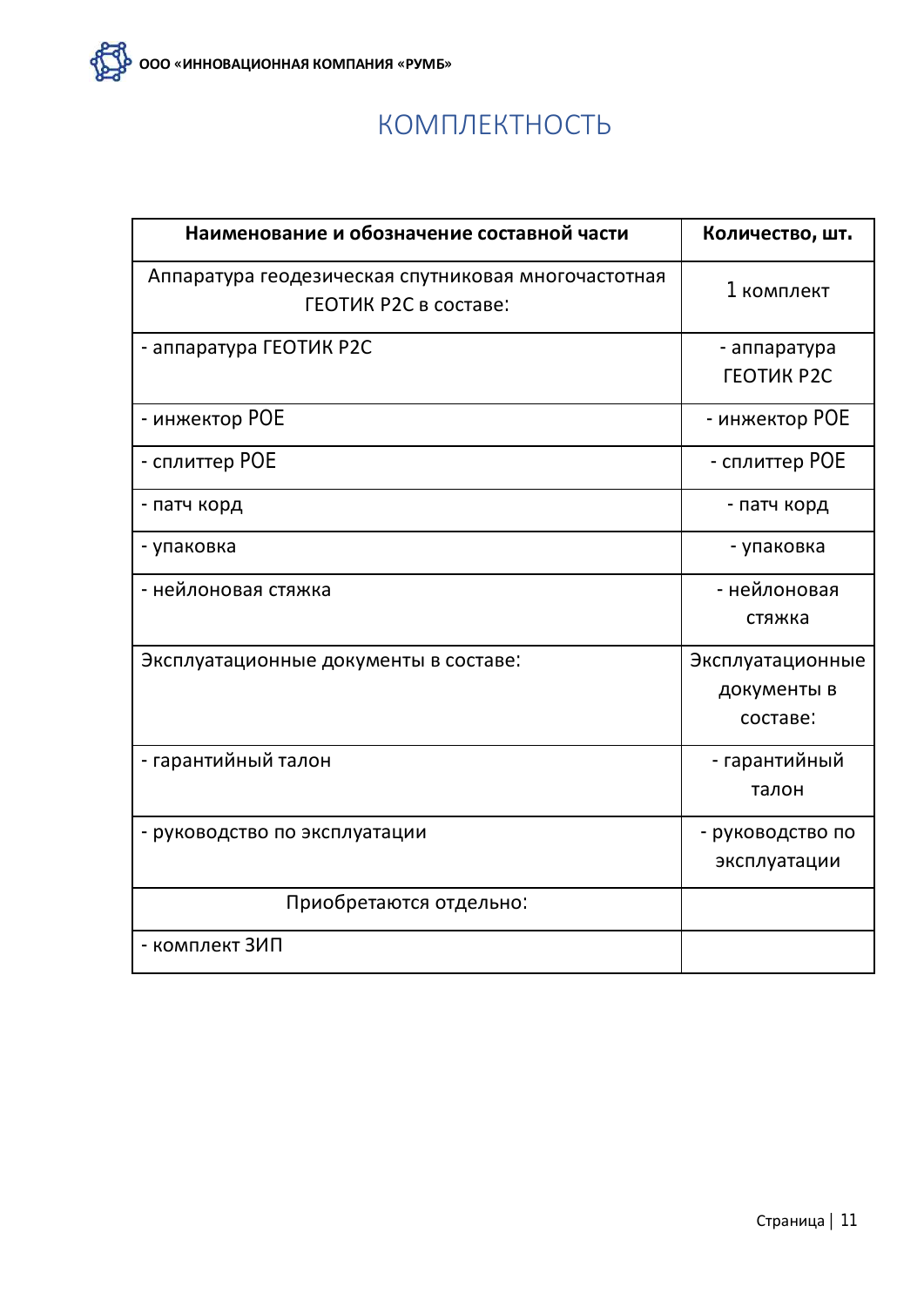## ОСНОВНЫЕ ТЕХНИЧЕСКИЕ ХАРАКТЕРИСТИКИ

| Наименование показателя                  | Значение (характеристика)                                                                                                                                                     |
|------------------------------------------|-------------------------------------------------------------------------------------------------------------------------------------------------------------------------------|
| Диапазоны частот ГНСС                    | GPS L1C/A L2C, GLO L1OF L2OF,<br>GAL E1B/C E5b, BDS B1I B2I,<br>QZSS L1C/A L1S L2C, SBAS L1C/A                                                                                |
| Точность позиционирования в плане (СКО): |                                                                                                                                                                               |
| Автономный режим                         | 1,5 m,                                                                                                                                                                        |
| РТК режим                                | 10 мм + 1 мм/млн (до 50 км);                                                                                                                                                  |
| Точность определения скорости (СКО):     | $0.05$ m/c;                                                                                                                                                                   |
| Беспроводная связь                       | LTE Cat M1/Cat NB2/EGPRS<br>модуль, работает с nano-SIM<br>или SIM-чипом<br>Bluetooth 5.0, связь с другими<br>приемниками в режиме «Long<br>Range» (аутентификация по<br>NFC) |
| Темп выдачи решения RTK: GPS & GLONASS   | 8-20 Гц                                                                                                                                                                       |
| Электропитание, постоянного тока:        |                                                                                                                                                                               |
| - внешний источник LEMO, В (макс A)      | $5 - 12(2)$                                                                                                                                                                   |
| Протоколы                                | NMEA, RTCM (версии 3.х),<br>бинарный.                                                                                                                                         |
| Сенсоры                                  | Альтиметр                                                                                                                                                                     |
|                                          | Гироскоп                                                                                                                                                                      |
|                                          | Акселерометр                                                                                                                                                                  |
|                                          | Магнитометр                                                                                                                                                                   |
| Интерфейсы:                              | Ethernet                                                                                                                                                                      |
|                                          | <b>USB</b>                                                                                                                                                                    |